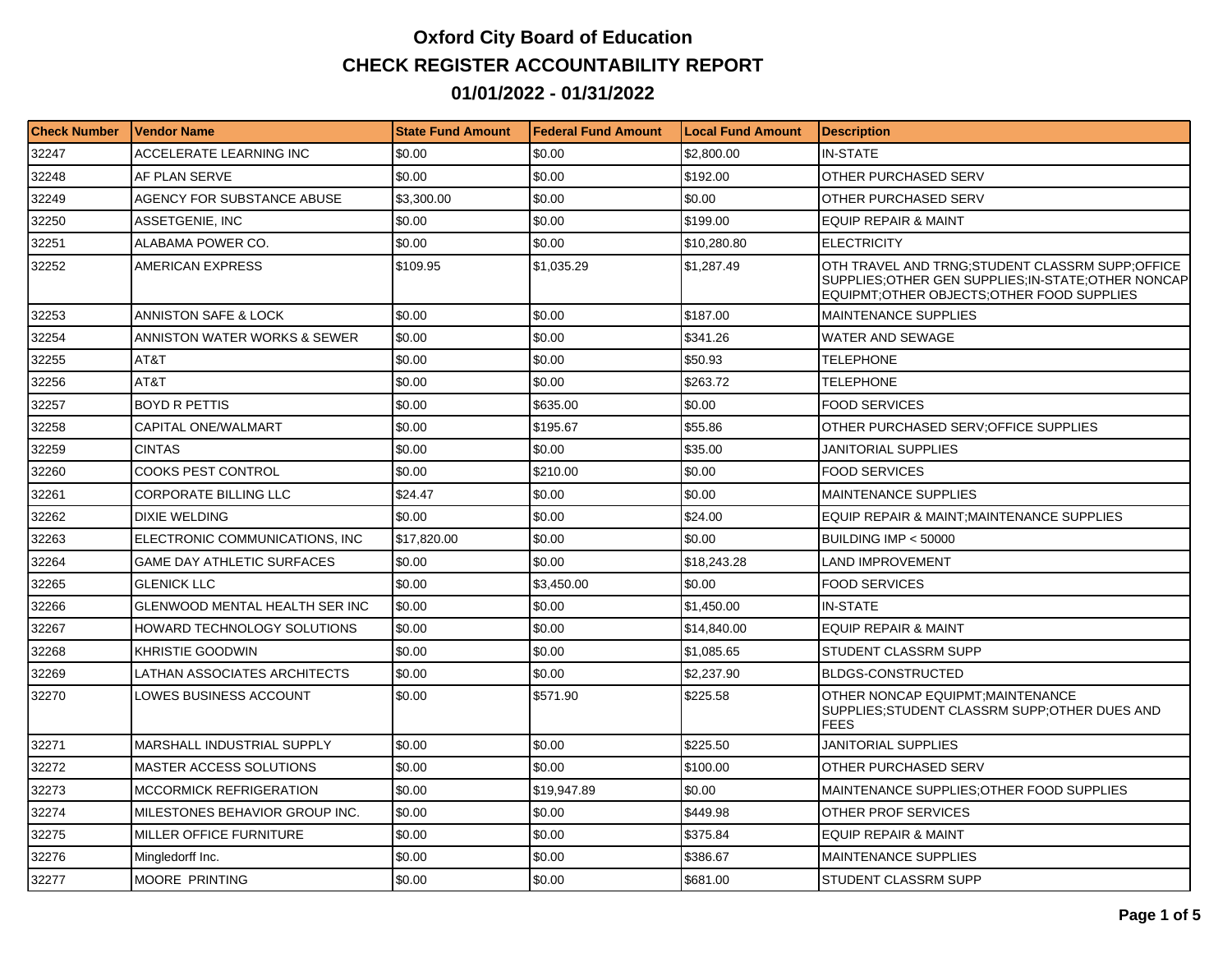| <b>Check Number</b> | Vendor Name                     | <b>State Fund Amount</b> | <b>Federal Fund Amount</b> | <b>Local Fund Amount</b> | <b>Description</b>                                                 |
|---------------------|---------------------------------|--------------------------|----------------------------|--------------------------|--------------------------------------------------------------------|
| 32278               | Mr. Dans Plumbing               | \$0.00                   | \$0.00                     | \$985.00                 | <b>EQUIP REPAIR &amp; MAINT</b>                                    |
| 32279               | NEW DAIRY OPCO, LLC             | \$0.00                   | \$6,929.80                 | \$0.00                   | PURCHASED FOOD                                                     |
| 32280               | OSBORN FOODSERVICE              | \$0.00                   | \$52,092.01                | \$0.00                   | PURCHASED FOOD                                                     |
| 32281               | OXFORD LUMBER CO.               | \$0.00                   | \$79.38                    | \$783.62                 | <b>MAINTENANCE SUPPLIES</b>                                        |
| 32282               | OXFORD TERMITE & PEST CONTROL   | \$0.00                   | \$0.00                     | \$2,075.00               | LAND & BLDG REPAIR/M                                               |
| 32283               | PIONEER ATHLETICS               | \$0.00                   | \$0.00                     | \$6,000.90               | OTHER NONCAP EQUIPMT, MAINTENANCE SUPPLIES                         |
| 32284               | REGIONAL PRODUCE DISTRIBUTORS   | \$0.00                   | \$2,184.82                 | \$0.00                   | PURCHASED FOOD                                                     |
| 32285               | ROBIN V. SNIDER                 | \$0.00                   | \$0.00                     | \$200.00                 | OTHER PURCHASED SERV                                               |
| 32286               | SEQUEL ELECTRICAL SUPPLY        | \$0.00                   | \$198.07                   | \$1,119.78               | <b>MAINTENANCE SUPPLIES</b>                                        |
| 32287               | SHRED-IT, C/O STERICYCLE, INC   | \$0.00                   | \$0.00                     | \$199.44                 | OTHER PROPERTY SERV                                                |
| 32288               | <b>SPIRE</b>                    | \$0.00                   | \$0.00                     | \$3,058.61               | <b>NATURAL GAS</b>                                                 |
| 32289               | Superior Gas, Inc.              | \$0.00                   | \$0.00                     | \$27.92                  | <b>MAINTENANCE SUPPLIES</b>                                        |
| 32290               | SYNOVIA SOLUTIONS, LLC          | \$1,836.00               | \$0.00                     | \$0.00                   | <b>OTHER NONCAP EQUIPMT</b>                                        |
| 32291               | Sysco USA III, LLC              | \$0.00                   | \$3,489.54                 | \$0.00                   | PURCHASED FOOD; FOOD SERV SUPPLIES                                 |
| 32292               | TALLATRON, INC.                 | \$0.00                   | \$0.00                     | \$434.51                 | <b>EQUIP REPAIR &amp; MAINT</b>                                    |
| 32293               | TEAM REHABILITATION INC.        | \$0.00                   | \$1,425.00                 | \$3,491.25               | OTHER PROF SERVICES                                                |
| 32294               | TERRACON CONSULTANTS INC        | \$6,882.50               | \$0.00                     | \$0.00                   | <b>BUILDING IMPROVEMENT</b>                                        |
| 32295               | TK ELEVATOR CORPORATION         | \$0.00                   | \$0.00                     | \$1.565.03               | EQUIP REPAIR & MAINT                                               |
| 32296               | UNITI FIBER, LLC                | \$0.00                   | \$0.00                     | \$1,648.51               | TELEPHONE; OTHER PURCHASED SERV                                    |
| 32297               | VERIZON WIRELESS                | \$0.00                   | \$0.00                     | \$3,126.67               | TELEPHONE                                                          |
| 32298               | VEX ROBOTICS INC.               | \$0.00                   | \$0.00                     | \$13,774.99              | STUDENT CLASSRM SUPP                                               |
| 32299               | <b>WILLIAM S. ELLER</b>         | \$0.00                   | \$0.00                     | \$1,550.00               | LAND & BLDG REPAIR/M                                               |
| 32300               | <b>WINDSTREAM</b>               | \$0.00                   | \$0.00                     | \$2,310.48               | TELEPHONE                                                          |
| 32301               | WINSUPPLY ANNISTON AL CO#657    | \$0.00                   | \$65.61                    | \$3,789.26               | <b>MAINTENANCE SUPPLIES</b>                                        |
| 32302               | WISE ENVIROMENTAL SOLUTIONS IN  | \$0.00                   | \$0.00                     | \$79.96                  | LAND & BLDG REPAIR/M                                               |
| 32303               | WITTICHEN SUPPLY CO.            | \$0.00                   | \$73.40                    | \$0.00                   | <b>MAINTENANCE SUPPLIES</b>                                        |
| 32304               | WOOD FRUITTICHER GROCERY        | \$0.00                   | \$25,612.26                | \$0.00                   | PURCHASED FOOD; FOOD PROCESSING SUPP; FOOD SERV<br><b>SUPPLIES</b> |
| 32305               | ACT, INC                        | \$0.00                   | \$0.00                     | \$4,740.00               | STUDENT CLASSRM SUPP                                               |
| 32306               | ALABAMA CONTROLS, INC           | \$0.00                   | \$0.00                     | \$490.00                 | <b>EQUIP REPAIR &amp; MAINT</b>                                    |
| 32307               | ALABAMA POWER CO.               | \$0.00                   | \$0.00                     | \$61,268.03              | <b>ELECTRICITY</b>                                                 |
| 32308               | ARMSTRONG, LLC                  | \$0.00                   | \$0.00                     | \$2,860.00               | LAND & BLDG REPAIR/M                                               |
| 32309               | AT&T                            | \$0.00                   | \$0.00                     | \$966.63                 | TELEPHONE                                                          |
| 32310               | AT&T                            | \$0.00                   | \$0.00                     | \$69.43                  | TELEPHONE                                                          |
| 32311               | AT&T                            | \$0.00                   | \$0.00                     | \$55.83                  | TELEPHONE                                                          |
| 32312               | <b>BLACKBOARD INC</b>           | \$0.00                   | \$0.00                     | \$9,450.00               | OTHER PURCHASED SERV                                               |
| 32313               | <b>BLALOCK BUILDING COMPANY</b> | \$0.00                   | \$0.00                     | \$629.649.97             | <b>BLDGS-CONSTRUCTED</b>                                           |
| 32314               | <b>CINTAS</b>                   | \$0.00                   | \$0.00                     | \$212.37                 | <b>JANITORIAL SUPPLIES</b>                                         |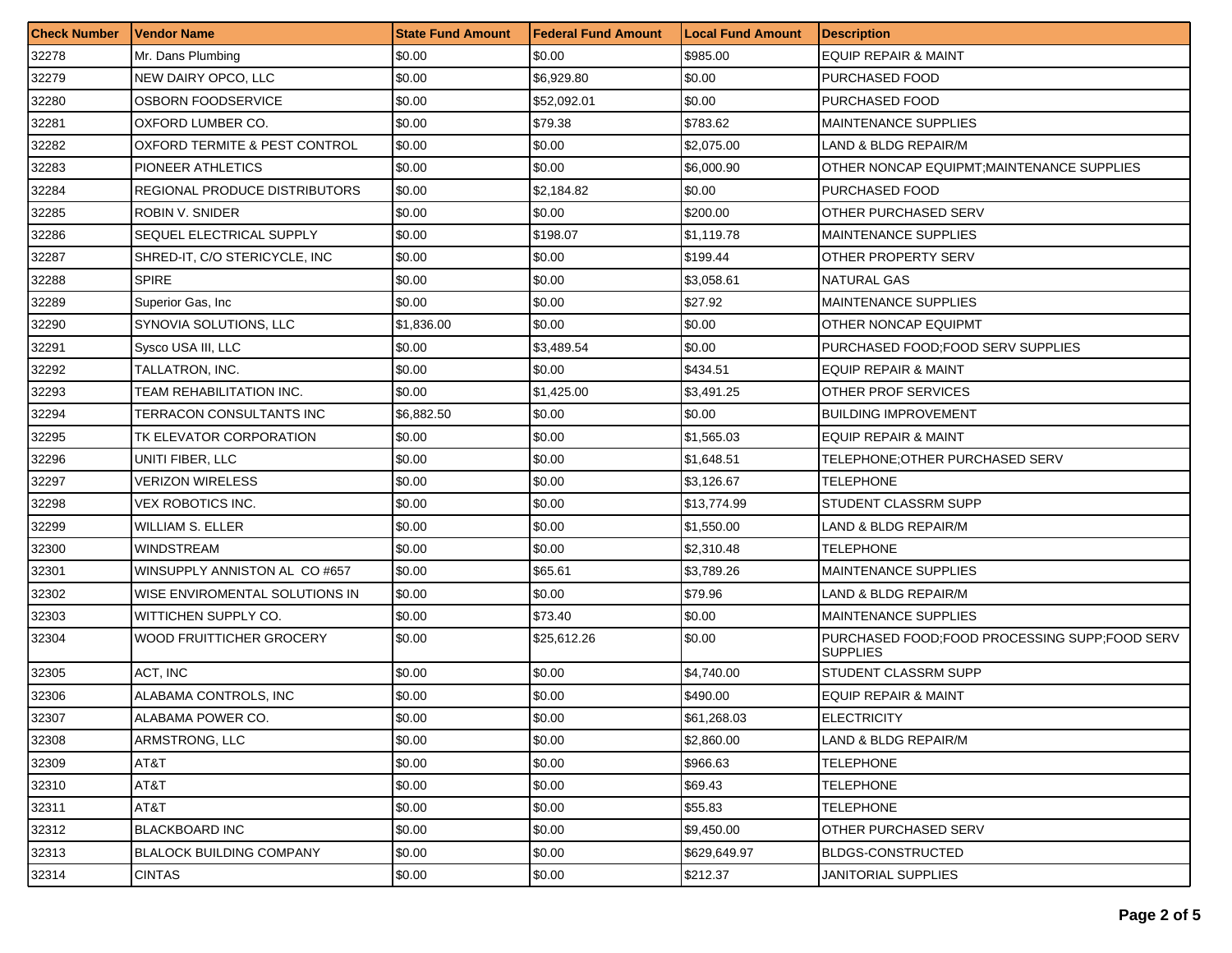| <b>Check Number</b> | <b>Vendor Name</b>               | <b>State Fund Amount</b> | Federal Fund Amount | <b>Local Fund Amount</b> | <b>Description</b>                         |
|---------------------|----------------------------------|--------------------------|---------------------|--------------------------|--------------------------------------------|
| 32315               | <b>CITY OF OXFORD</b>            | \$0.00                   | \$0.00              | \$47,625.84              | <b>FUEL-GASOLINE</b>                       |
| 32316               | <b>CRISTY C. HUMPHRIES</b>       | \$0.00                   | \$0.00              | \$341.55                 | IN-STATE                                   |
| 32317               | DR. CHRISTY SHEPARD              | \$0.00                   | \$0.00              | \$371.90                 | IN-STATE                                   |
| 32318               | FARM SYSTEM INC.                 | \$0.00                   | \$0.00              | \$594.50                 | LAND & BLDG REPAIR/M                       |
| 32319               | COMPUTER SOFTWARE INNOVATIONS    | \$0.00                   | \$0.00              | \$17,250.00              | NON-INSTRUCTIONAL SO                       |
| 32320               | HOLMES II EXCAVATION INC.        | \$0.00                   | \$0.00              | \$11,690.24              | LAND IMPROVEMENT                           |
| 32321               | <b>HOUGHTON MIFFLIN HARCOURT</b> | \$0.00                   | \$1,799.10          | \$6,925.20               | STUDENT CLASSRM SUPP                       |
| 32322               | <b>HUBBARDS OFF MAIN</b>         | \$0.00                   | \$0.00              | \$708.00                 | OTHER OBJECTS                              |
| 32323               | <b>BER VEL</b>                   | \$0.00                   | \$2,706.57          | \$0.00                   | <b>MAINTENANCE SUPPLIES</b>                |
| 32324               | Linda B. Godfrey                 | \$0.00                   | \$1,181.90          | \$0.00                   | OTH TRAVEL AND TRNG                        |
| 32325               | MDA PROFESSIONAL GROUP, P.C.     | \$0.00                   | \$0.00              | \$16,000.00              | ACCOUNTING                                 |
| 32326               | NAPA AUTO PARTS                  | \$472.96                 | \$0.00              | \$107.58                 | MAINTENANCE SUPPLIES; EQUIP REPAIR & MAINT |
| 32327               | OXFORD LUMBER CO.                | \$0.00                   | \$26.79             | \$0.00                   | <b>MAINTENANCE SUPPLIES</b>                |
| 32328               | <b>REPUBLIC SERVICES</b>         | \$0.00                   | \$1,844.64          | \$2,676.24               | OTHER PROPERTY SERV; OTHER PURCHASED SERV  |
| 32329               | ROBOTICS EDUC & COMPETITION      | \$0.00                   | \$0.00              | \$720.00                 | <b>REGISTRATION FEES</b>                   |
| 32330               | RYAN HUFF LLC                    | \$0.00                   | \$1,200.00          | \$3,970.00               | OTHER PROF SERVICES                        |
| 32331               | Scrubs Plus, LLC                 | \$0.00                   | \$102.83            | \$0.00                   | OTHER FOOD SUPPLIES                        |
| 32332               | SEQUEL ELECTRICAL SUPPLY         | \$0.00                   | \$2.88              | \$0.00                   | <b>MAINTENANCE SUPPLIES</b>                |
| 32333               | SOUTHLAND INTERNATIONAL          | \$462.76                 | \$0.00              | \$0.00                   | <b>MAINTENANCE SUPPLIES</b>                |
| 32334               | SPARKLIGHT                       | \$0.00                   | \$0.00              | \$201.51                 | OTHER PURCHASED SERV                       |
| 32335               | TALLATRON, INC.                  | \$0.00                   | $\$0.00$            | \$3,424.37               | <b>EQUIP REPAIR &amp; MAINT</b>            |
| 32336               | TEACHTOWN                        | \$0.00                   | \$3,305.36          | \$0.00                   | STUDENT CLASSRM SUPP                       |
| 32337               | TEAM REHABILITATION INC.         | \$0.00                   | \$70.50             | \$3,165.00               | OTHER PROF SERVICES                        |
| 32338               | THE UNIVERSITY OF ALABAMA        | \$0.00                   | \$0.00              | \$750.00                 | <b>REGISTRATION FEES</b>                   |
| 32339               | ACTA SPRING CONF.                | \$0.00                   | \$200.00            | \$0.00                   | <b>REGISTRATION FEES</b>                   |
| 32340               | ALABAMA POWER CO.                | \$0.00                   | $\$0.00$            | \$1,361.94               | <b>ELECTRICITY</b>                         |
| 32341               | APPLE COMPUTER, INC.             | \$0.00                   | \$2,428.00          | \$0.00                   | OTHER NONCAP EQUIPMT                       |
| 32342               | AT&T                             | \$0.00                   | \$0.00              | \$49.39                  | TELEPHONE                                  |
| 32343               | AT&T                             | \$0.00                   | \$0.00              | \$38.61                  | <b>TELEPHONE</b>                           |
| 32344               | AT8T                             | \$0.00                   | \$0.00              | \$456.28                 | TELEPHONE                                  |
| 32345               | <b>CINTAS</b>                    | \$0.00                   | \$0.00              | \$60.37                  | <b>JANITORIAL SUPPLIES</b>                 |
| 32346               | <b>CORPORATE BILLING LLC</b>     | \$484.04                 | \$0.00              | \$0.00                   | <b>MAINTENANCE SUPPLIES</b>                |
| 32347               | <b>CRISTY C. HUMPHRIES</b>       | \$0.00                   | \$0.00              | \$464.52                 | <b>IN-STATE</b>                            |
| 32348               | <b>DIAMEDICAL USA</b>            | \$0.00                   | \$1,158.35          | \$0.00                   | OTHER NONCAP EQUIPMT                       |
| 32349               | <b>ETOWAH CHEMICAL SALES</b>     | \$0.00                   | \$326.56            | \$0.00                   | <b>FOOD SERV SUPPLIES</b>                  |
| 32350               | <b>FASTENAL COMPANY</b>          | \$122.05                 | \$0.00              | \$0.00                   | <b>MAINTENANCE SUPPLIES</b>                |
| 32351               | <b>HUMITEC CORPORATION</b>       | \$0.00                   | \$668.00            | \$0.00                   | <b>FOOD SERVICES</b>                       |
| 32352               | <b>JORDAN WEATHERS</b>           | \$0.00                   | \$0.00              | \$94.77                  | IN-STATE                                   |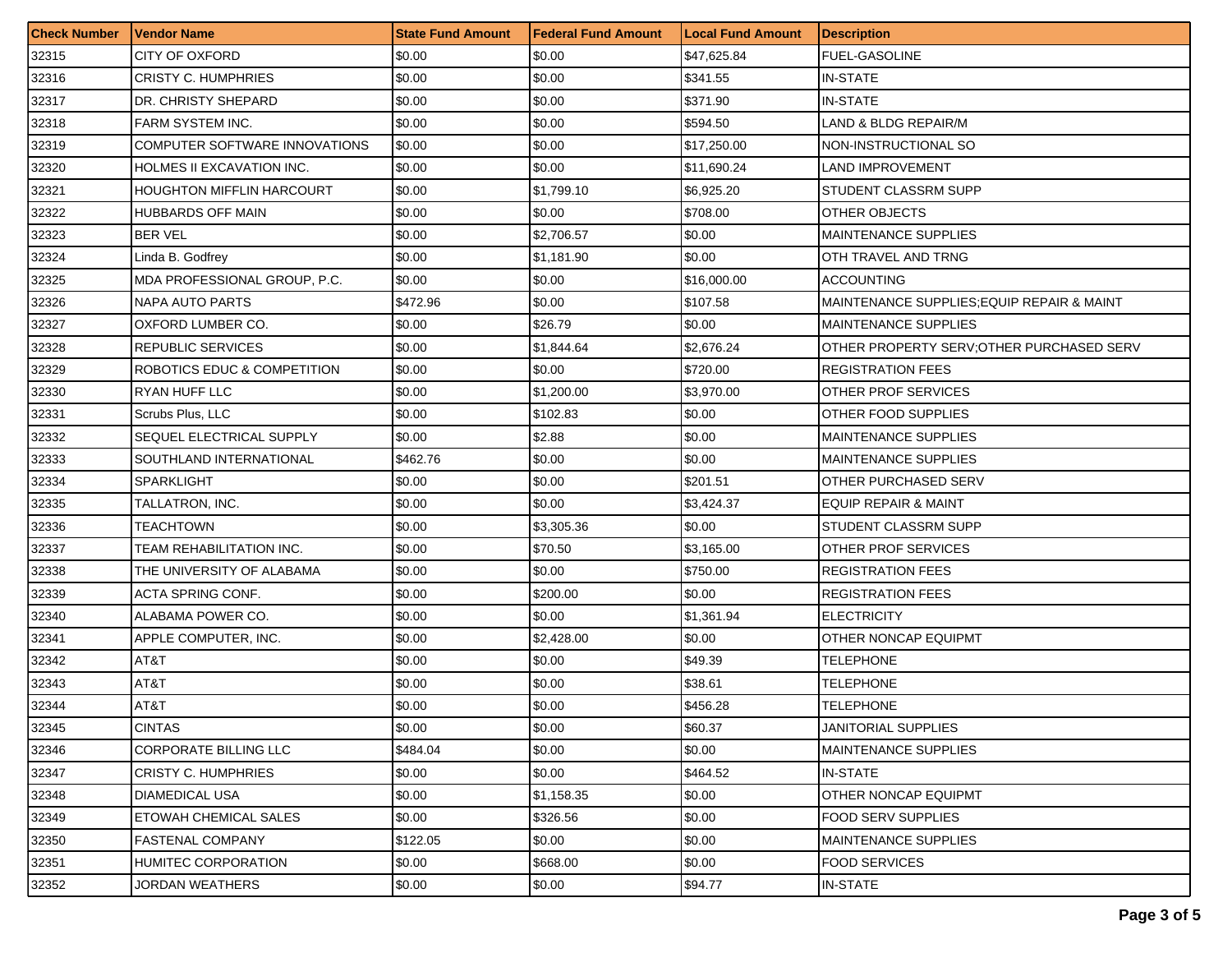| <b>Check Number</b> | <b>Vendor Name</b>             | <b>State Fund Amount</b> | <b>Federal Fund Amount</b> | <b>Local Fund Amount</b> | <b>Description</b>                                                                                                                                                                                                 |
|---------------------|--------------------------------|--------------------------|----------------------------|--------------------------|--------------------------------------------------------------------------------------------------------------------------------------------------------------------------------------------------------------------|
| 32353               | KAELYN OSTOLAZA                | \$0.00                   | \$0.00                     | \$469.14                 | <b>OUT-OF-STATE</b>                                                                                                                                                                                                |
| 32354               | Lillie Walker                  | \$0.00                   | \$23.00                    | \$0.00                   | OTHER REFUNDS                                                                                                                                                                                                      |
| 32355               | <b>MARTY LIVINGSTON</b>        | \$0.00                   | \$50.31                    | \$0.00                   | OTH TRAVEL AND TRNG                                                                                                                                                                                                |
| 32356               | <b>MCCORMICK REFRIGERATION</b> | \$0.00                   | \$530.00                   | \$0.00                   | OTHER FOOD SUPPLIES                                                                                                                                                                                                |
| 32357               | MILESTONES BEHAVIOR GROUP INC. | \$0.00                   | \$0.00                     | \$3,663.66               | OTHER PROF SERVICES                                                                                                                                                                                                |
| 32358               | NAPA AUTO PARTS                | \$573.26                 | \$0.00                     | \$84.48                  | MAINTENANCE SUPPLIES; EQUIP REPAIR & MAINT                                                                                                                                                                         |
| 32359               | OXFORD CHILD NUTRITION         | \$0.00                   | \$0.00                     | \$146.20                 | OPERAT TRANSFERS OUT                                                                                                                                                                                               |
| 32360               | OXFORD WATER WORKS & SEWER     | \$0.00                   | \$0.00                     | \$9,008.56               | WATER AND SEWAGE                                                                                                                                                                                                   |
| 32361               | QUILL CORPORATION              | \$0.00                   | \$0.00                     | \$33.09                  | <b>OFFICE SUPPLIES</b>                                                                                                                                                                                             |
| 32362               | STAR AUTISM SUPPORT            | \$0.00                   | \$568.70                   | \$0.00                   | STUDENT CLASSRM SUPP                                                                                                                                                                                               |
| 32363               | TALLATRON, INC.                | \$0.00                   | \$0.00                     | \$400.88                 | <b>EQUIP REPAIR &amp; MAINT</b>                                                                                                                                                                                    |
| 32364               | TRIPLE POINT INDUSTRIES        | \$0.00                   | \$0.00                     | \$543.65                 | <b>EQUIP REPAIR &amp; MAINT</b>                                                                                                                                                                                    |
| 32365               | AASCD                          | \$0.00                   | \$0.00                     | \$259.00                 | <b>REGISTRATION FEES</b>                                                                                                                                                                                           |
| 32366               | ABDO PUBLISHING CO             | \$5,294.74               | \$0.00                     | \$0.00                   | <b>LIBRARY BOOKS</b>                                                                                                                                                                                               |
| 32367               | AF PLAN SERVE                  | \$0.00                   | \$0.00                     | \$191.00                 | OTHER PURCHASED SERV                                                                                                                                                                                               |
| 32368               | Alabama Fire Control Systems   | \$0.00                   | \$0.00                     | \$10,810.00              | <b>EQUIP REPAIR &amp; MAINT</b>                                                                                                                                                                                    |
| 32369               | AMERICAN EXPRESS               | \$109.95                 | \$427.97                   | \$11,282.39              | STUDENT CLASSRM SUPP: OTHER PURCHASED<br>SERV: OTHER OBJECTS: IN-STATE: EQUIP REPAIR &<br>MAINT; OTHER DUES AND FEES; OFFICE SUPPLIES; OTH<br>TRAVEL AND TRNG; OTHER NONCAP EQUIPMT; OTHER INST<br><b>SUPPLIES</b> |
| 32370               | AMITRACE COMPUTER SYSTEMS      | \$32,854.40              | \$0.00                     | \$0.00                   | <b>OTHER NONCAP EQUIPMT</b>                                                                                                                                                                                        |
| 32371               | ANNISTON WATER WORKS & SEWER   | \$0.00                   | \$0.00                     | \$276.98                 | <b>WATER AND SEWAGE</b>                                                                                                                                                                                            |
| 32372               | APPLE COMPUTER, INC.           | \$0.00                   | \$0.00                     | \$9,360.00               | <b>MAINTENANCE SUPPLIES</b>                                                                                                                                                                                        |
| 32373               | AT&T                           | \$0.00                   | \$0.00                     | \$63.40                  | <b>TELEPHONE</b>                                                                                                                                                                                                   |
| 32374               | BRADLEY ARANT BOULT CUMMINGS   | \$0.00                   | \$0.00                     | \$3,130.00               | LEGAL FEES                                                                                                                                                                                                         |
| 32375               | <b>CARRIE CARDINAL</b>         | \$0.00                   | \$0.00                     | \$284.26                 | OUT-OF-STATE                                                                                                                                                                                                       |
| 32376               | CHRISTOPHER ANDREW HAMMOND JR  | \$0.00                   | \$0.00                     | \$853.78                 | OTHER PROF SERVICES                                                                                                                                                                                                |
| 32377               | <b>CINTAS</b>                  | \$0.00                   | \$0.00                     | \$176.00                 | JANITORIAL SUPPLIES                                                                                                                                                                                                |
| 32378               | <b>DIAMEDICAL USA</b>          | \$0.00                   | \$42.91                    | \$0.00                   | <b>OTHER NONCAP EQUIPMT</b>                                                                                                                                                                                        |
| 32379               | JORDAN WEATHERS                | \$0.00                   | \$0.00                     | \$280.75                 | OUT-OF-STATE                                                                                                                                                                                                       |
| 32380               | Katessa Brown                  | \$0.00                   | \$32.65                    | \$0.00                   | <b>OTHER REFUNDS</b>                                                                                                                                                                                               |
| 32381               | LATHAN ASSOCIATES ARCHITECTS   | \$0.00                   | \$0.00                     | \$7,044.42               | <b>BLDGS-CONSTRUCTED</b>                                                                                                                                                                                           |
| 32382               | LORRIE OWENS                   | \$0.00                   | \$0.00                     | \$83.78                  | <b>IN-STATE</b>                                                                                                                                                                                                    |
| 32383               | Mary Ostrander                 | \$350.90                 | \$0.00                     | \$0.00                   | <b>LOCAL DISTRICT</b>                                                                                                                                                                                              |
| 32384               | MASTER ACCESS SOLUTIONS        | \$0.00                   | \$0.00                     | \$125.00                 | OTHER PURCHASED SERV                                                                                                                                                                                               |
| 32385               | <b>MCCORMICK REFRIGERATION</b> | \$0.00                   | \$616.23                   | \$0.00                   | <b>MAINTENANCE SUPPLIES</b>                                                                                                                                                                                        |
| 32386               | ROBOTICS EDUC & COMPETITION    | \$0.00                   | \$0.00                     | \$480.00                 | <b>REGISTRATION FEES</b>                                                                                                                                                                                           |
| 32387               | SARA BREWER                    | \$0.00                   | \$0.00                     | \$36.27                  | <b>IN-STATE</b>                                                                                                                                                                                                    |